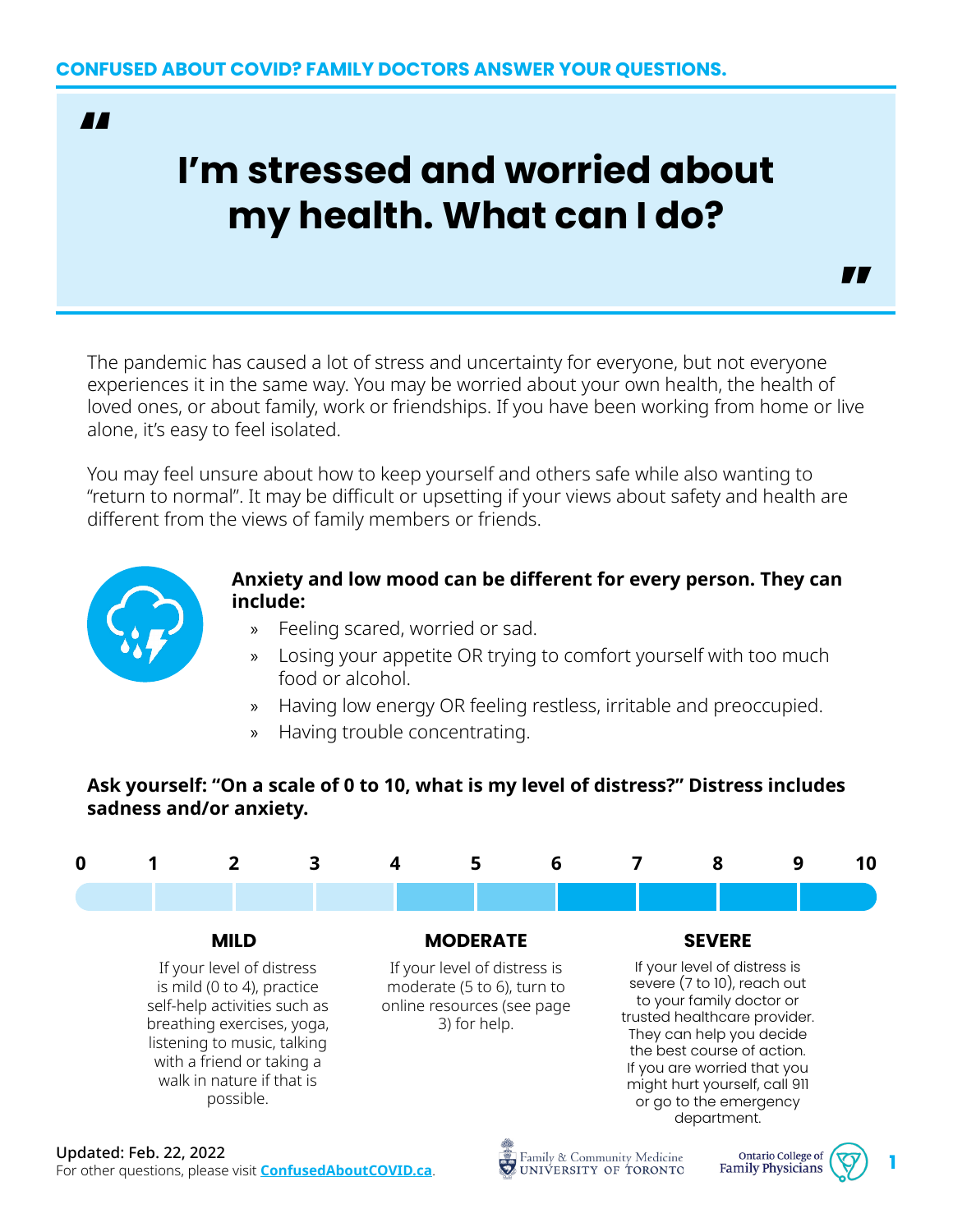## **Regardless of how distressed you feel, try to:**

- » Be kind to yourself and remember that it is natural to feel some anxiety and fear during a pandemic.
- » Keep a daily routine, including proper sleep, nutritious and mindful eating, physical movement and connection with those you love.
- » Try not to fixate on things you cannot control. For some people, this may be easier to do if you limit how much COVID-related content you see. Consider checking updates once a day.Ensure you are getting COVID information from a source you can trust that provides accurate and easy-to-understand information.
- » If you have questions, ask a trusted healthcare provider. They can help you sort out what is factual and what is not.
- » At least once a day, try to take a break to listen to music, read a book, go for a walk, or connect with others.
- » Limit how much you drink alcohol and use substances, especially when you are alone.
- » Avoid using sleeping pills regularly or more often than prescribed.

# **When to seek urgent help from your family doctor**

- » If you have been feeling overwhelmed for more than a few days and things aren't getting better.
- » If your stress/anxiety/panic is unbearable and you can't function, eat or sleep.
- » If you are using substances or drinking alcohol and losing control of how much you are using.

**If you are worried that you might hurt yourself, are having withdrawal symptoms from alcohol or drugs, or have taken an overdose, call 911 or go to the emergency department.**



**If you have thoughts or plans to die by suicide, contact the Canada Suicide Prevention Service by calling 1-833- 456-4566 or texting 45645.** 

**Phone lines are open 24 hours, 7 days a week, with text support available 4pm to midnight ET.** French phone support is available to any French speaker outside Quebec (8am to midnight ET).